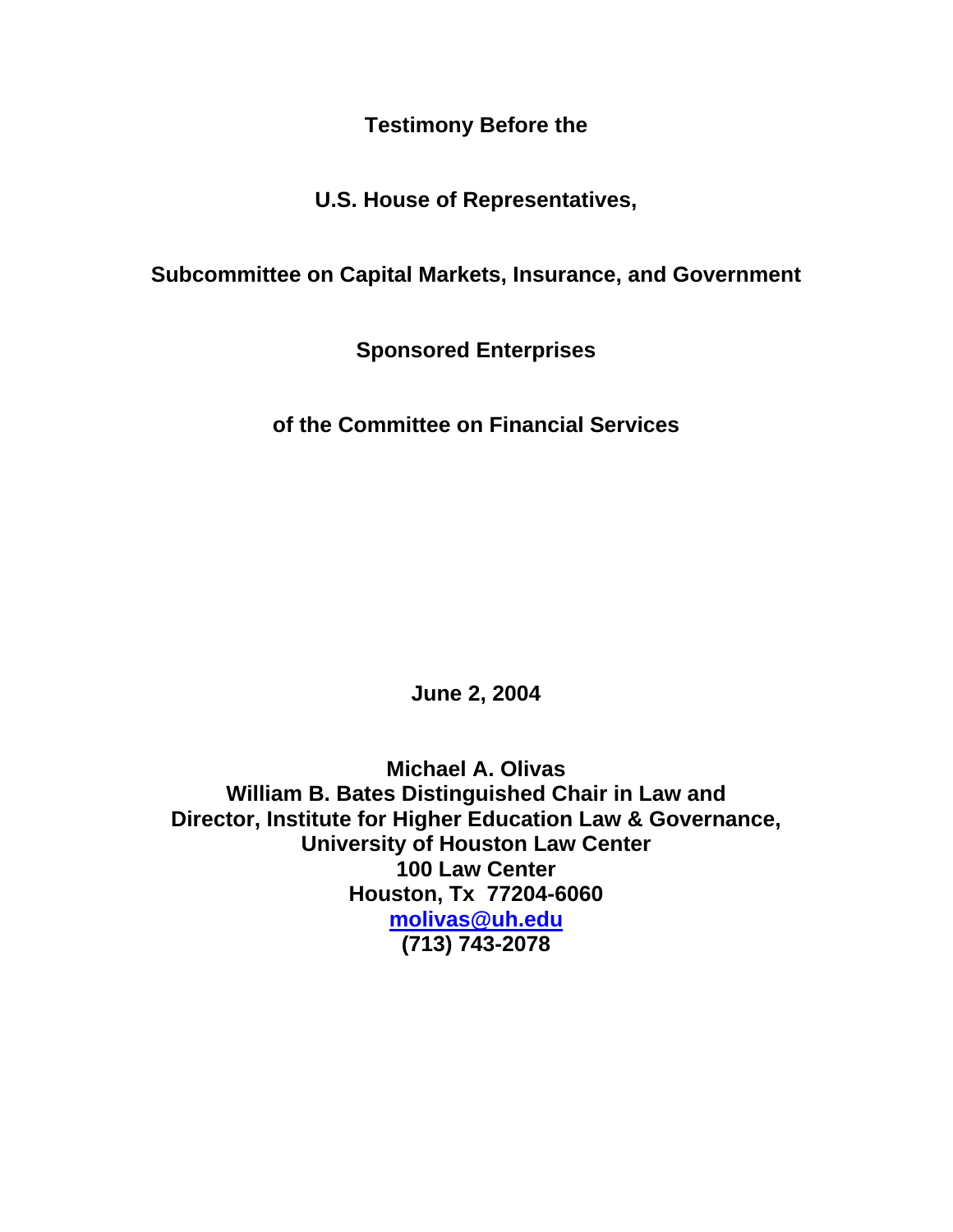Chairman Baker, Representative Hinojosa, and members of the Subcommittee: I am Michael A. Olivas, Professor of Law at the University of Houston Law Center, where I direct the Institute for Higher Education Law and Governance, the country's only university research center devoted to the study of college law and finance issues. Thank you for the opportunity to present testimony this morning and to share research on prepaid plans and college savings plans, which I have been studying since they began. In a series of books and articles, I have been tracking these plans before and since they were accorded 529 status, and I am a true believer in the efficacy of these plans and the need for parents and family members to contribute to their children's college education expenses. Because I have outlined my views elsewhere on the overall issues of equity and other public policy dimensions of these plans,<sup>1</sup> I will concentrate this morning upon the consumer information/transparency/complexity issues-concerns that this subcommittee, its parent committee, and other public officials and citizens have expressed about related financial instruments, such as mutual funds, annuities, and complex commercial transactions.<sup>2</sup>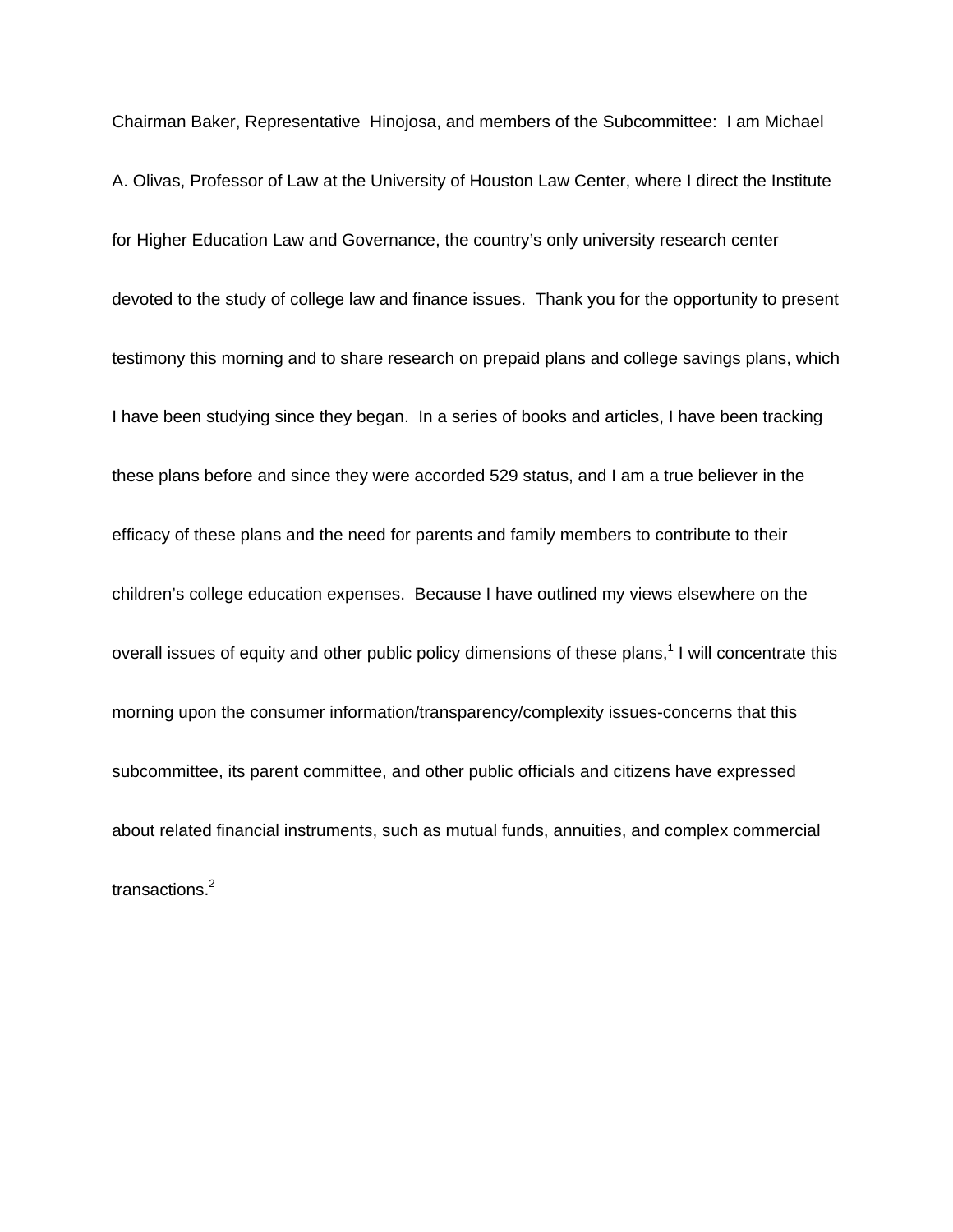## The Problem of System Complexity

A good way to appreciate the complexity of 529 plans is to consider traditional

retirement plans or 401K programs, and then make them more complicated. Virtually no state

operates its prepaid or savings plans the same way as does another state. For example,

Joseph H. Hurley, whose annual book, *The Best Way to Save for College*, 3 rates state plans,

records the following criteria for each:

- \* Eligibility, or who can open an account
- \* Time or age limitations on beneficiary or on use of account assets
- \* Age-based investment options
- \* Static investment options
- \* Underlying investments
- \* Fees and expenses (annual/enrollment/withdrawal)
- \* Broker distribution
- \* Contributions (maximum/minimum)
- \* Account changes (beneficiary changes, transfer ownership, successor owners,

rollover/transfer assets, investment options)

\* Full Faith and Credit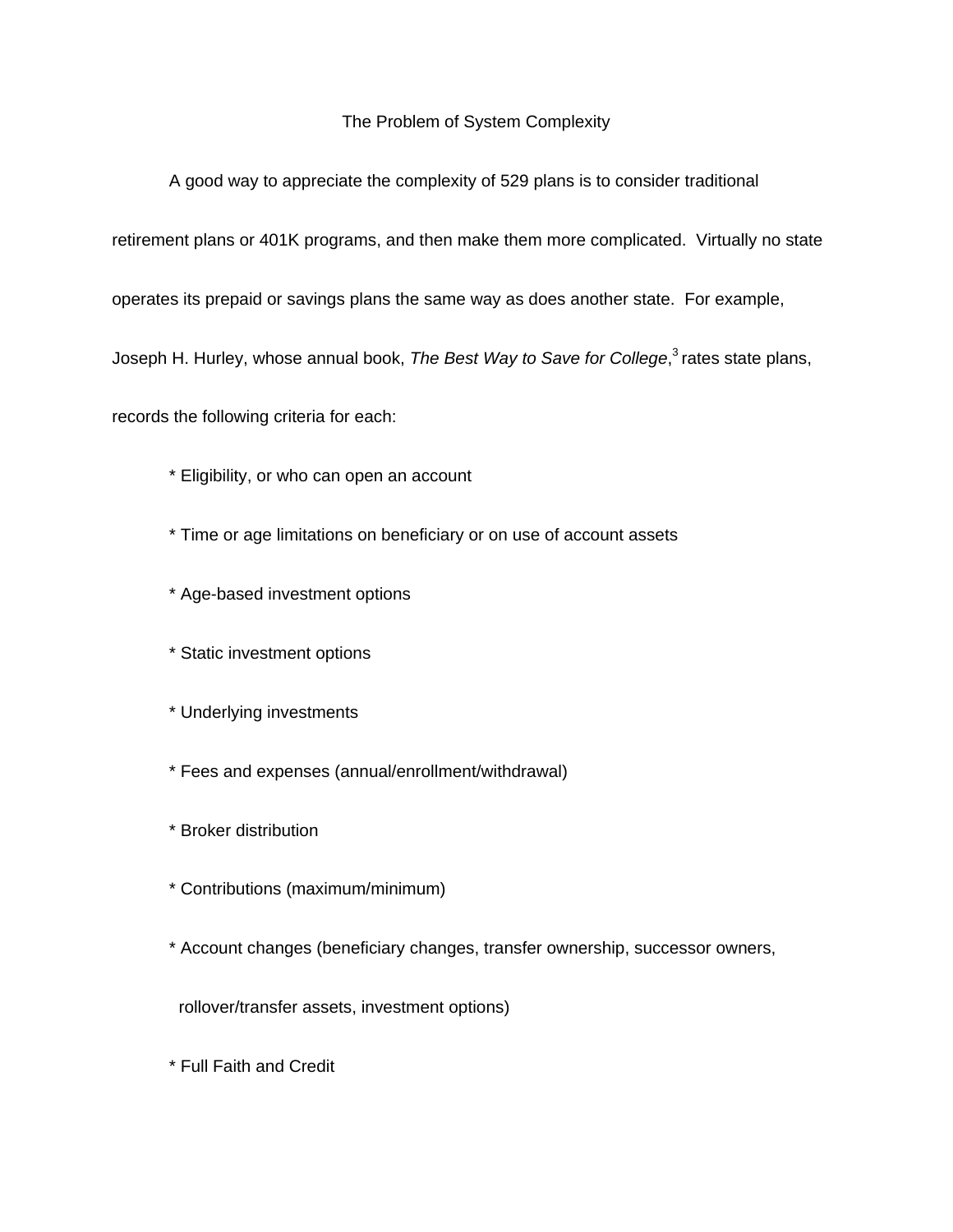\* State income tax deductibility

\* Exemptions from creditors

- \* Subject to involuntary transfer or alienation
- \* Reciprocity with other state plans

 In addition, there are many other complicated features, such as whether programs involve a state's private colleges (Texas); whether a state plan's withdrawal provisions conform to federal law (California, Arkansas); where there is a cancellation penalty (Illinois); whether a beneficiary can move from the state and maintain residency status (Texas); whether payroll deductions are permitted (Idaho); whether tuition alone is covered, or tuition and college fees (Virginia); whether receipt of a scholarship provides special refund provisions (Texas); whether there are special provisions for death, military service, disability, state financial aid eligibility, and a myriad of other conditions.

 Of course, these many options reflect the maturity of investment markets and make the various plans extremely popular with parents and other investors, especially those plans that offer enhanced portability and tax benefits as program choices. Additionally, investors have many choices among investment funds, especially in state savings plans: Alaska offers eight age-based options and four static portfolios, while Tennessee and Vermont offer eleven age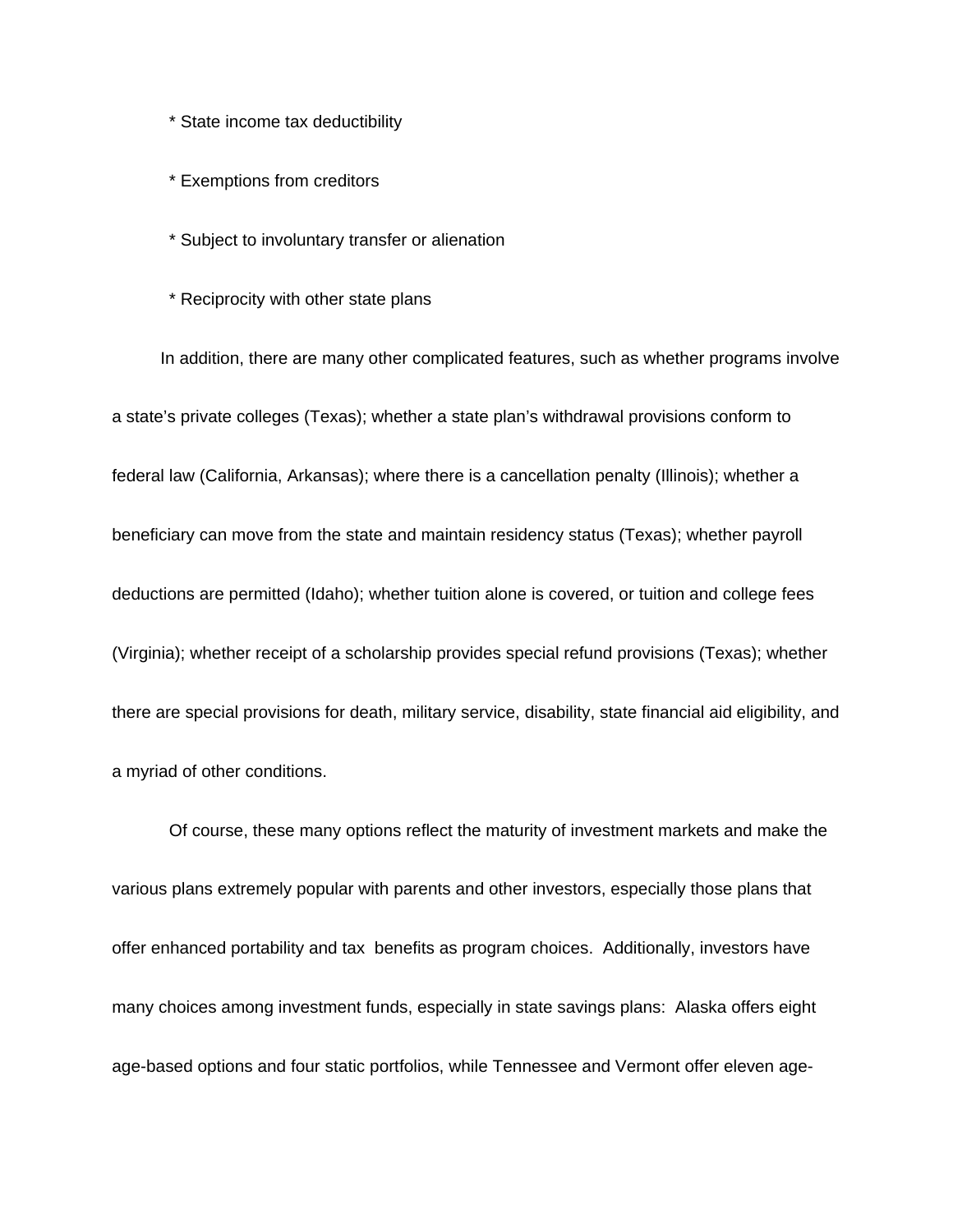based funds, all managed by TIAA-CREF. Texas maintains thirteen fund options. Each state also maintains at least one major diversified investment portfolio for its base funds. California even offers a "social investment" portfolio, one that invests only in stocks considered socially and environmentally progressive, such as not including alcohol or tobacco interests.

As attractive as these choices are, an observer cannot help but question whether a state program really requires thirteen or more investment choices for contract purchasers, each with a different fee structure, investment mix, and track record. The marginal advantages may not be evident in any annual review, while the state's supervisory role is made more complicated by the extremely complex bid and review process, especially in states with intricate procurement and investment regulations. This lack of transparency is the clear disadvantage, held up to the mirror of enhanced investor choice. In my judgment, there are likely too many choices for most investors, the system's complexity rendering comparable choice shopping too complicated for most investors, particularly for those who participate because they are risk-averse and do not feel comfortable simply investing in traditional instruments and beating the markets. I have a law degree and a PhD, have studied these state programs since their early versions, have written two books on the subject, own contracts in five states, and still cannot compare the plans across various states. There is almost too much dynamism in the plans, as states vie with other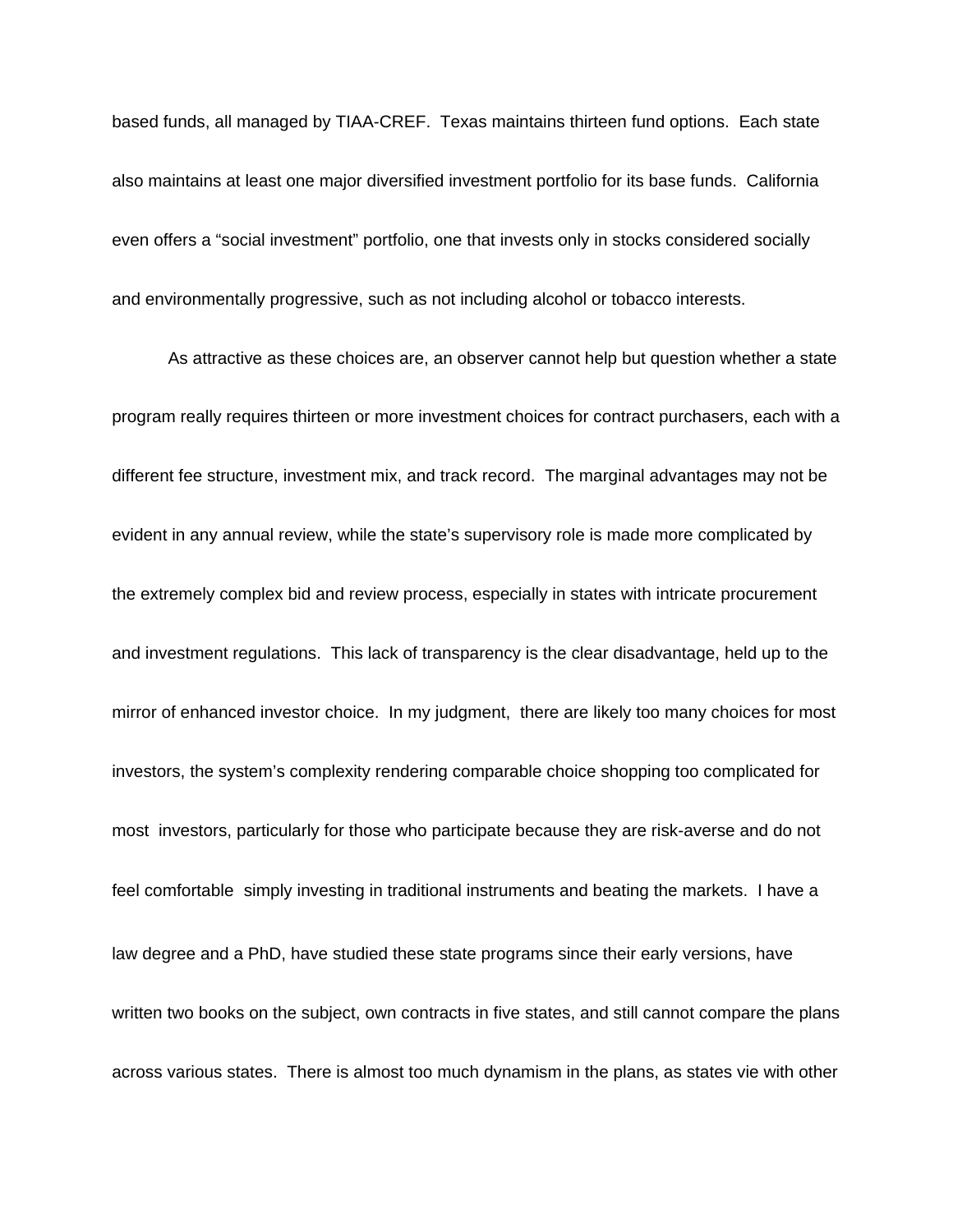to offer more plans and more complex options so as to attract more contract purchasers. A system can have too many choices, and can intimidate or paralyze unsophisticated buyers, especially in such churning markets.

This system complexity can become a barrier to market entry for some. The early state prepaid programs did not pose this issue, as purchasers simply bought into a contract that either performed well or did not, and in states with guaranteed state FF&C, the investment results literally made no difference to the purchasers (save for their concern about overall program efficacy, as in the Wyoming case). $4$  Consumers of state savings and trust plans, however, invest both for the substantial state and federal tax advantages, and for enhancing their investment returns. The lack of transparency is another result of system complexity and too many choices.

Yet another issue is that the range of investment options may have unintended consequences. Diverse plan options may encourage purchasers to place all their eggs in one basket. I have been concerned about the rise of single mutual funds as state options, both with and without brokers, in several state plans, such as those in Utah, Texas, and Nebraska. My concern is that many people in traditional marketplaces might choose mutual funds due to their broadly-based mix of stocks (or bonds, in some instances), when individual contract purchaser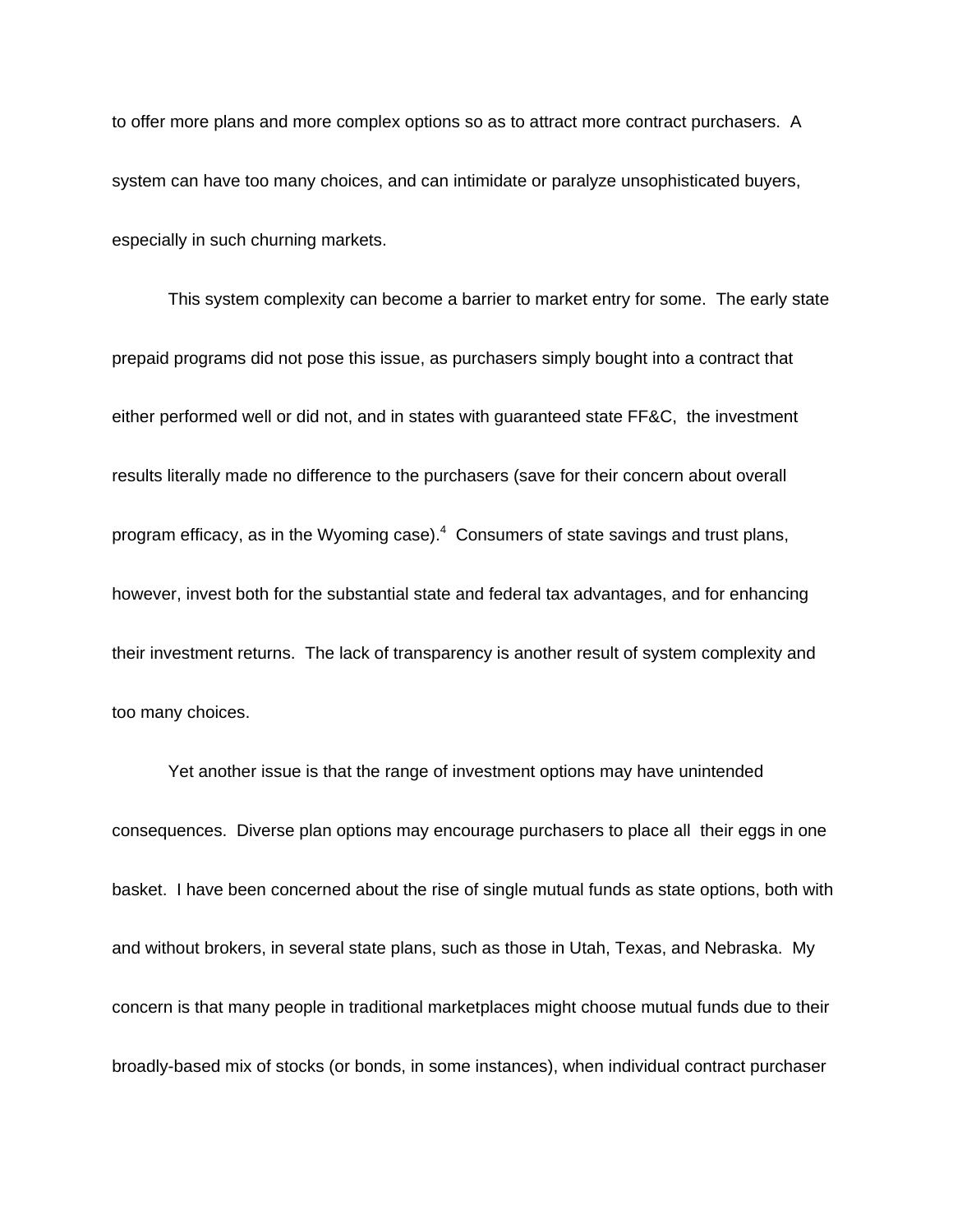needs may be poorly suited for such vehicles. For example, a mutual fund will likely track the performance of the Dow-Jones or Standard & Poor markets, when an investor with a teenaged or middle school child will need to better today's disappointing market performance. Use of a single mutual fund, which might be right for retirement planning, may not be a well balanced choice for some college going plans: college attendance will likely come soon after high school, whereas retirement age is subject to many features and can be postponed in real life. Joseph Hurley made this point dramatically in an October, 2002 editorial to his service subscribers to the Savings College Plan Network,<sup>5</sup> when he noted a similar concern in his Utah Educational Savings Plan, a single 100% equity mutual fund option, offered by the private Vanguard Institutional Index Fund. While he notes that he is, in principle, for "greater investment choice," he is also concerned that such options will lead parents to place all their CSP eggs in one basket, rather than diversifying across several options, especially age-based ones that shift their investment mix as the beneficiary approaches college age. No doubt, he was also influenced by the mutual fund's poor performance in 2001-2002, when it lost over 30%, but his overall point is a good one, a situation exacerbated by system complexity.

Whenever information, such as how to best allocate and invest in state programs, is at a premium, the persons least likely to participate or prosper are the less-well educated, the poor,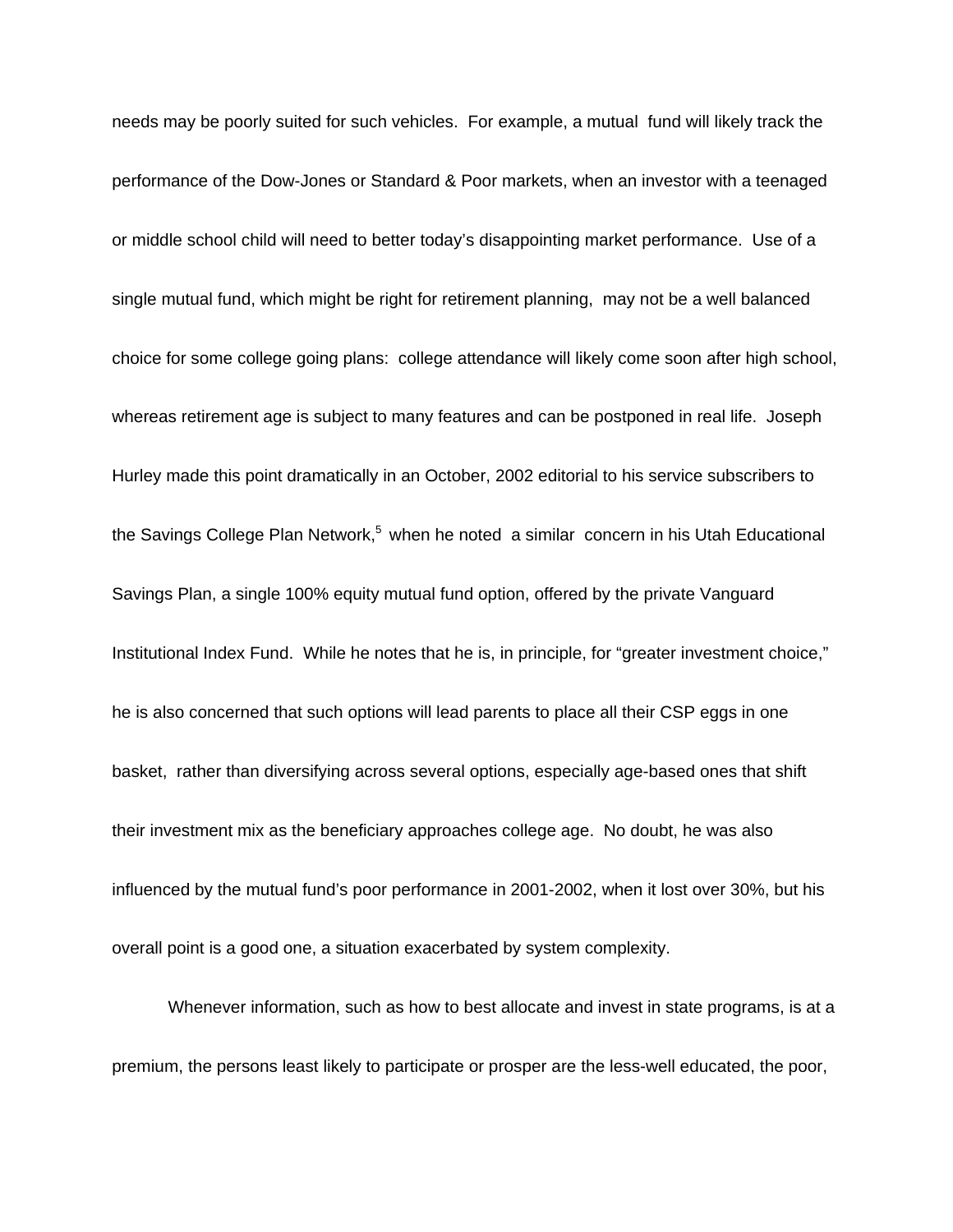immigrants, and minorities. Thus, system complexity in state prepaid and savings programs - even in states with low barriers to entry and monthly payment options -- attract and reward the most advantaged and knowledgeable participants, much like the college application process itself, which so clearly serves the interests of advantaged and wealthier students. If information and investor savvy are needed for these dynamic investments, state prepaid and savings will widen the gap between wealthy and poor, majority and minority, street-smart and average persons. $^6\,$ 

Finally, although the focus of this Subcommittee is on a more specific topic, I must point out that a number of issues remain to be resolved or addressed by the state or by Congress. These include:

- interaction of state and federal taxation of the plans, including the 1997 Tax payer Relief Act College provisions and those of the Economic Growth and Tax Relief Reconciliation Act of 2001;
- effect of other federal programs upon financial aid (Hope, Lifetime Learning Credits,

etc.);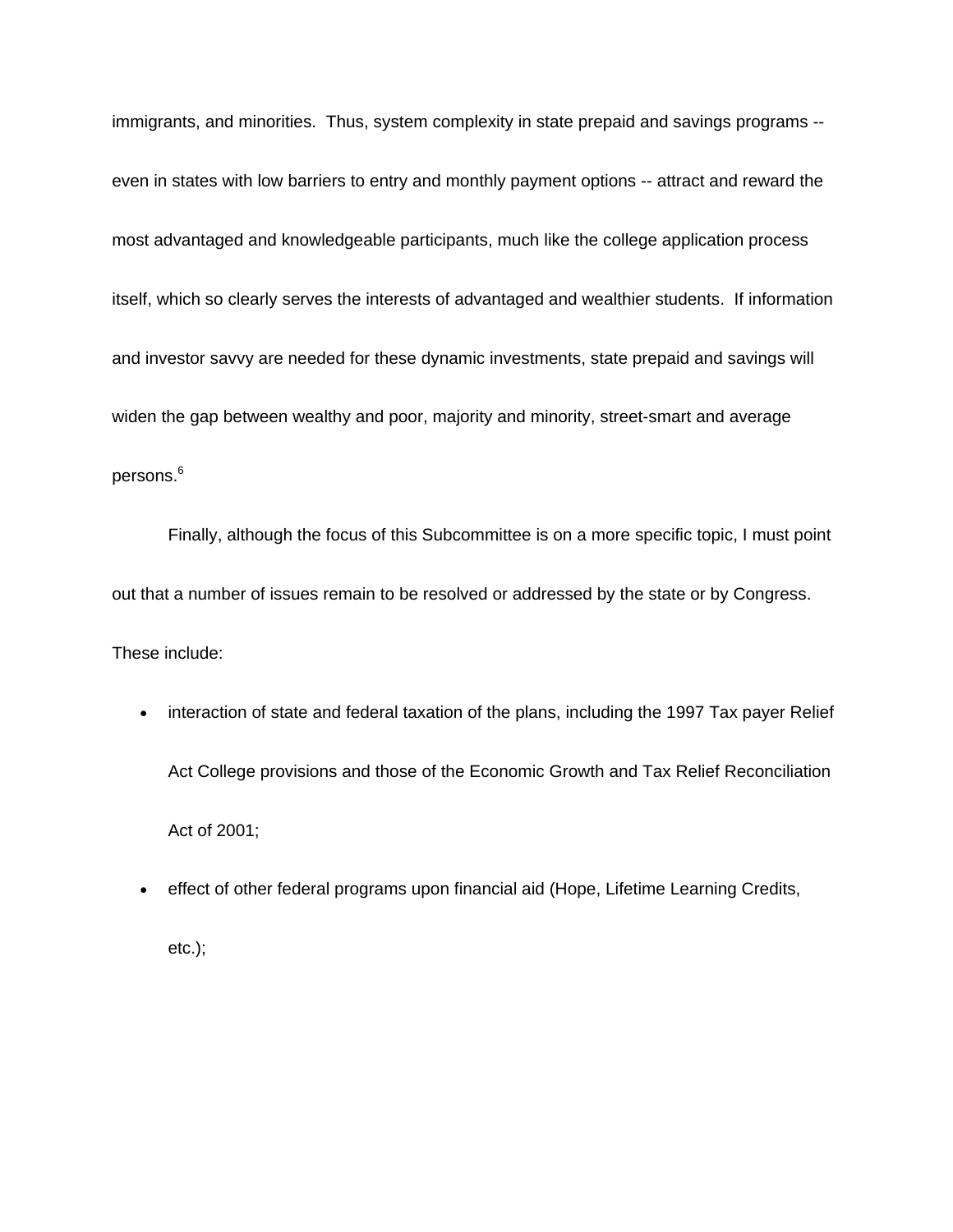- how to count applicable funds (such as Medicaid's "countable resources" or the "self help" provisions that can be gamed by families with access to sophisticated legal and accounting expertise;
- the differential treatment of income and assets in Expected Family Contribution (EFC) terms;
- the sunset provision of December 31, 2010 Sword of Damocles hanging over the heads of QTP participants.

Finally, I note that my earlier concerns about the viability of these programs have largely been met by the emergence of legislation and favorable tax treatment, including legal developments. However, as in any other public program, it is clear that the wealthy have more options and the poor cannot afford to avail themselves of the various tax vehicles or savings programs - although they value higher education for their children every bit as much as do the wealthy.

I urge you to facilitate truly comparable disclosure requirements, full and open participation data, usable program investment performance, and comprehensive eligibility and enrollment information. Because of unique state conditions and political considerations, each state has fashioned its own plan (or plans), and maybe we should just rejoice in the thousand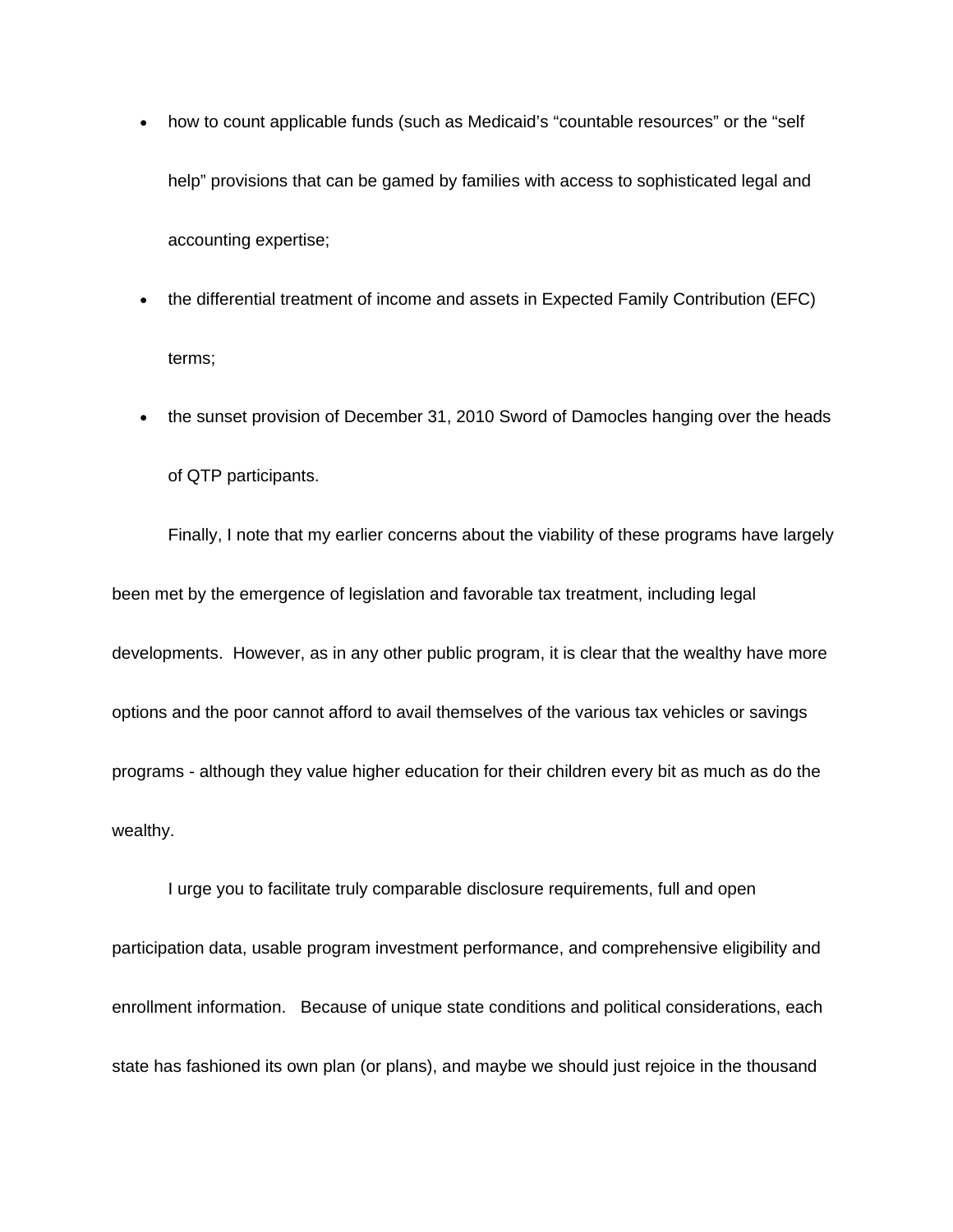flowers blooming. But I fear that the program complexity has made this generous and useful universe off-putting to many parents and would-be contributors.

 I have attached a copy of the various state plans, taken from a recent article. I hope this starting point will be useful to readers. If I may answer any questions or elaborate upon my views, I would be pleased to do so. Thank you for this opportunity to share my research and thoughts with you.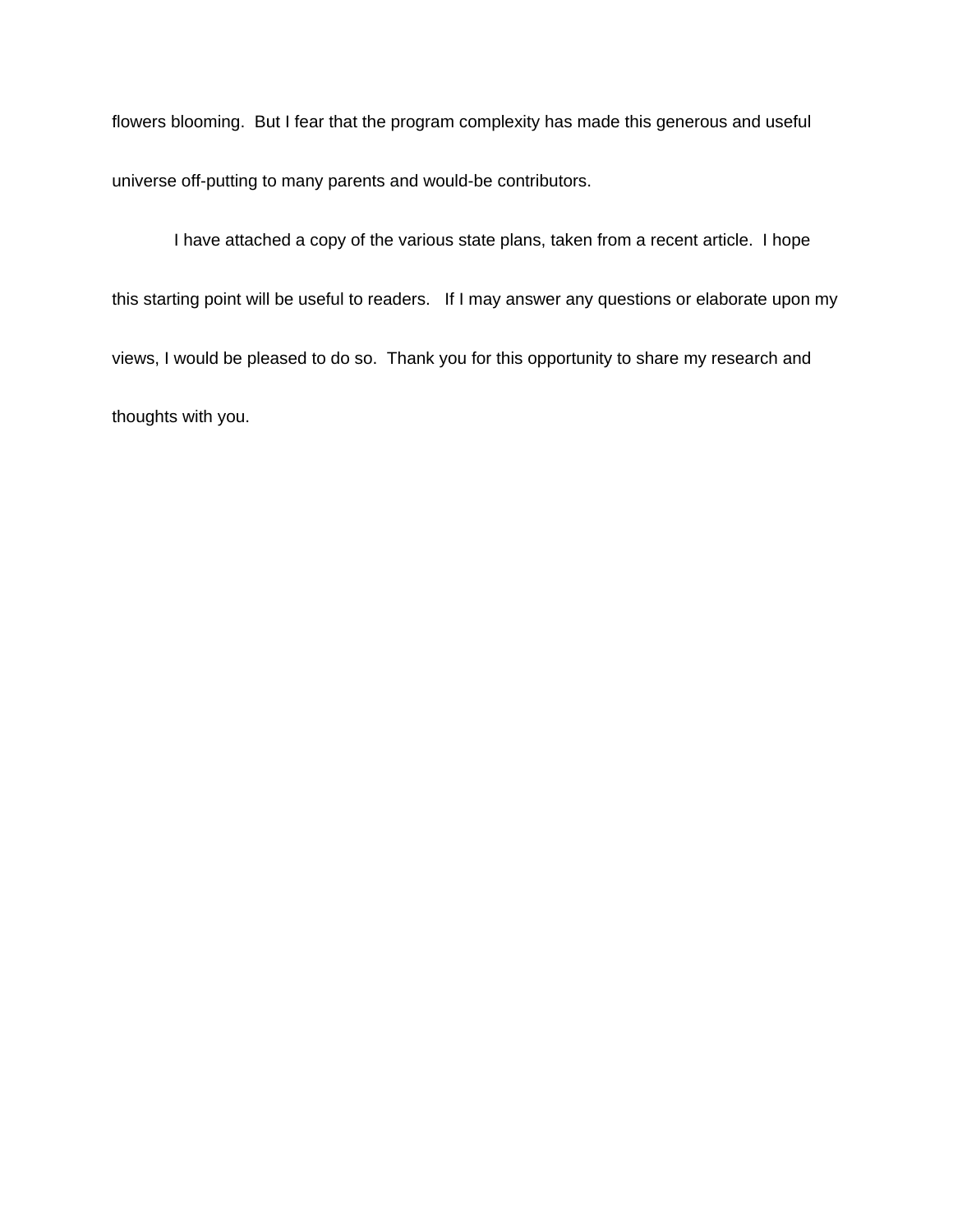#### **References**

- 1. See, e.g., Michael A. Olivas, ed. Prepaid Tuition Plans: Promise and Problems (NY: College Bound, 1993); Barbara F. Jennings and Michael A. Olivas, Prepaying and Saving for College, Opportunites and Issues (DC: College Board, 2000).
- 2. There is a virtual library of such pieces: A sampling includes: Leonard Wiener, "Taxing Choices for Investors," U.S. News & World Report, May 3, 2004, p. 50; Kim Clark, "Vanguard Gets an Earful," U.S. News & World Report, May 3, 2004, 48; Jeff D. Opdyke, College Savings 101: *How We Chose,* Wall Street Journal Feb. 22, 2003, 2; Mark Schwanhausser, *Puzzling Tax Credits for College are Worth Study*, Philadelphia Inquirer, Mar. 24, 2003, C1; Hilary Appleman, *College Savings Plans: You'll Need a Scorecard*, N.Y. Times, Feb. 16, 2003, § 3, 16.
- 3. Joseph Hurley, The Best Way to Save for College, A Complete Guide to 529 Plans (Pittsford, NY: Savingforcollege.com Publications, 2003).
- 4. Wyoming, one of the earlier prepaid plans, closed in 1995, less than a decade after its 1986 start.
- 5. Joseph Hurley, *Whither Individual Funds*?, 529 E-ditorial (Oct. 17, 2002), at [www.savingforcollege.com](http://www.savingforcollege.com/) (last visited May 31, 2003). See also [http://www.tia](http://www.tia-crefinstitute.org/Data/statistics/tf_latest.htm)[crefinstitute.org/Data/statistics/tf\\_latest.htm](http://www.tia-crefinstitute.org/Data/statistics/tf_latest.htm) (last visited May 20, 2004).
- 6. For a review of how these plans afftect household savings and individual investor preferences, see Jennifer Ma, Mark Warshawsky, John Ameriks, and Julia Blohm, An Economic Approach To Setting the Contribution Limits in Qualified State-sponsored Tuition Savings Plans (Houston: IHELG Monograph 00-09, 2000) and Julia L. Coronado and Susan H. McIntosh, The Impact of Qualified Tuition Savings Programs on Household Saving (Houston: IHELG Monograph 00-10, 2000). These studies were published by my Institute with support from the Ford Foundation and Andrew W. Mellon Foundation, although neither funding source endorses the publications.

Tables adapted from Michael A. Olivas, *State College Savings and Prepaid Tuition Plans: A Reappraisal and Review*, 32 J. L. & EDUC. 474 (2003)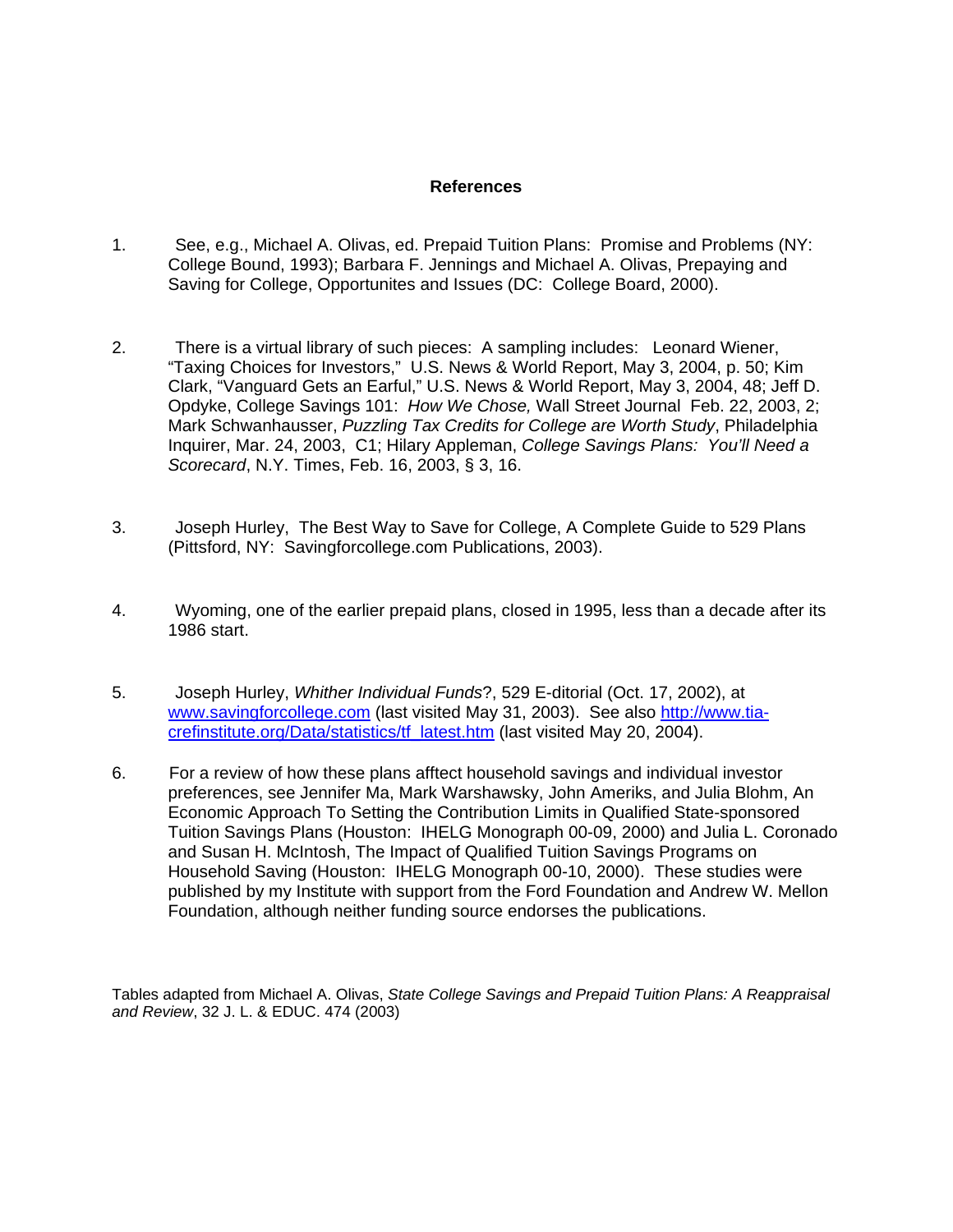## **Table of State 529 Plans**

# **State Prepaid/ Start Administrative Website**

# **Savings Date Agency**

| <b>Alabama</b>                                                              |              |      |                                                          |                                   |
|-----------------------------------------------------------------------------|--------------|------|----------------------------------------------------------|-----------------------------------|
| Prepaid<br>Affordable<br><b>College Tuition</b><br>(PACT)                   | $\mathbf{P}$ | 1990 | Alabama State<br>Treasurer                               | www.treasury.state.al.us          |
| Alabama<br><b>Higher Education</b><br>529 Fund                              | ${\bf S}$    | 2002 | Alabama State Treasurer                                  | www.treasury.state.al.us          |
| <b>Alaska</b>                                                               |              |      |                                                          |                                   |
| University of<br>Alaska College<br><b>Savings Plan</b>                      | S            | 2001 | University of Alaska &<br>the Alaska Trust               | www.uacollegesavings.com          |
| T. Rowe Price<br><b>College Savings</b><br>Plan                             | S            | 2001 | University of Alaska and<br>the Alaska Trust             | www.troweprice.com/collegesavings |
| Manulife College<br>Savings                                                 | ${\bf S}$    | 2001 | University of Alaska and<br>the Alaska Trust             | www.manulifecollegesavings.com    |
| <b>Arizona</b><br>Arizona Family<br><b>College Savings</b><br>Program (CSB) | S            | 1999 | The Arizona<br>Commission for<br>Postsecondary Education | http://arizona.collegesavings.com |
| Arizona Family<br><b>College Savings</b><br>Program (SMR)                   | ${\bf S}$    | 1999 | The Arizona<br>Commission for<br>Postsecondary Education | www.smrinvest.com                 |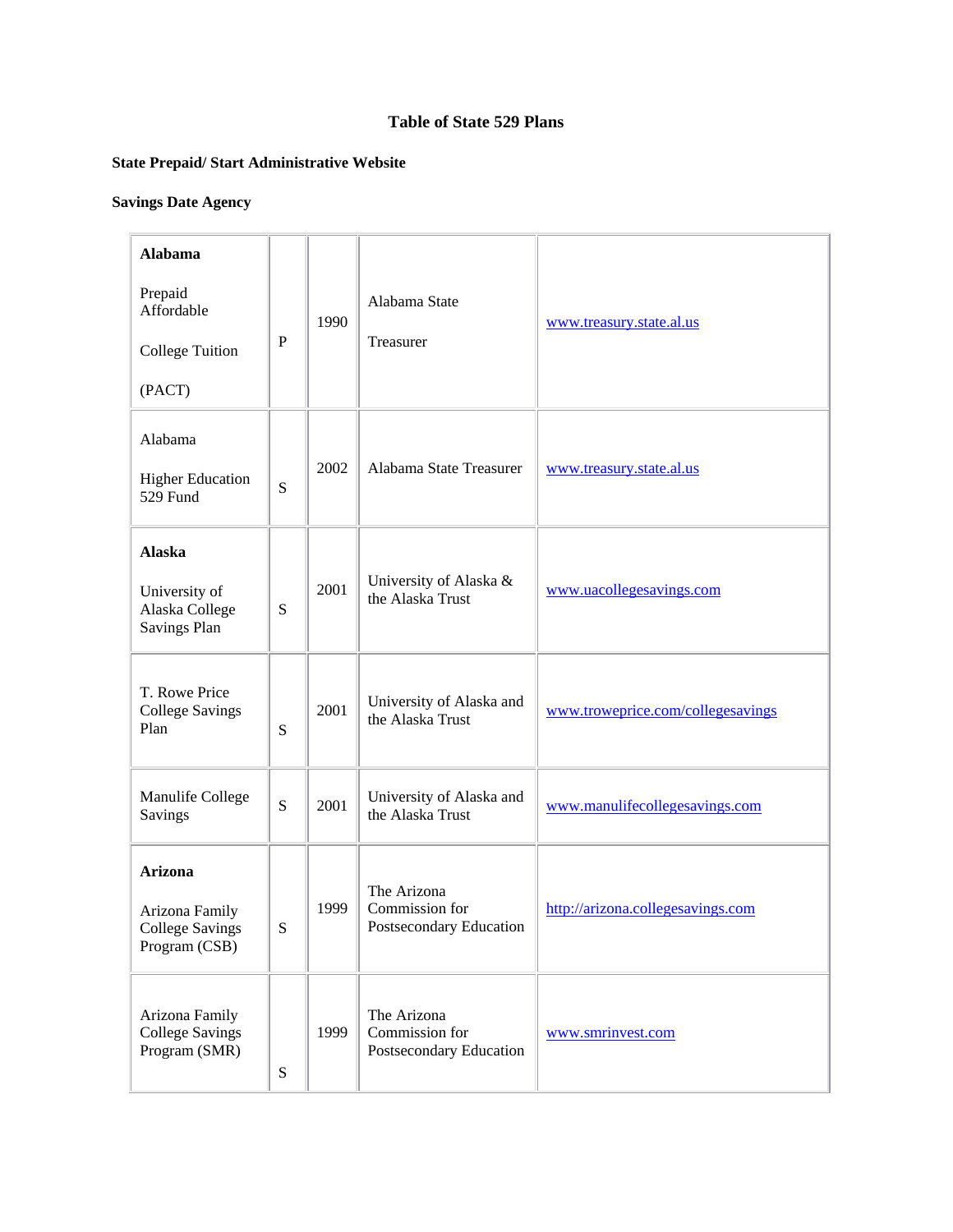| Waddell & Reed<br>InvestEd Plan                                                              | ${\bf S}$   | 2001 | The Arizona<br>Commission for<br>Postsecondary Education                                                                                                | www.waddell.com                                                                      |
|----------------------------------------------------------------------------------------------|-------------|------|---------------------------------------------------------------------------------------------------------------------------------------------------------|--------------------------------------------------------------------------------------|
| <b>Arkansas</b><br><b>GIFT</b> College<br><b>Investing Plan</b>                              | S           | 1999 | Arkansas Tax Deferred<br><b>Tuition Savings Program</b><br>Investment Committee &<br>Executive Director of the<br>Arkansas Teacher<br>Retirement System | www.thegiftplan.com                                                                  |
| California<br><b>Golden State</b><br><b>Scholar Share</b><br><b>College Savings</b><br>Trust | ${\bf S}$   | 1999 | ScholarShare Investment<br>Board                                                                                                                        | www.scholarshare.com                                                                 |
| Colorado<br>CollegeInvest-<br>Prepaid Tuition<br>Fund                                        | $\mathbf P$ | 1997 | Colorado Student<br><b>Obligation Bond</b><br>Authority and State<br>Treasurer                                                                          | www.collegeinvest.org                                                                |
| CollegeInvest -<br><b>Scholars Choice</b><br><b>College Savings</b><br>Plan                  | ${\bf S}$   | 1999 | Colorado Student<br><b>Obligation Bond</b><br>Authority and State<br>Treasurer                                                                          | www.collegeinvest.org (Colorado<br>Residents);<br>www.scholars-choice.com (national) |
| Connecticut<br>The Connecticut<br><b>Higher Education</b><br><b>Trust Program</b>            | S           | 1999 | The Connecticut State<br>Treasurer                                                                                                                      | www.aboutchet.com                                                                    |
| <b>Delaware</b><br>Delaware College<br><b>Investment Plan</b>                                | ${\bf S}$   | 1998 | Delaware College<br><b>Investment Board</b>                                                                                                             | www.fidelity.com/delaware                                                            |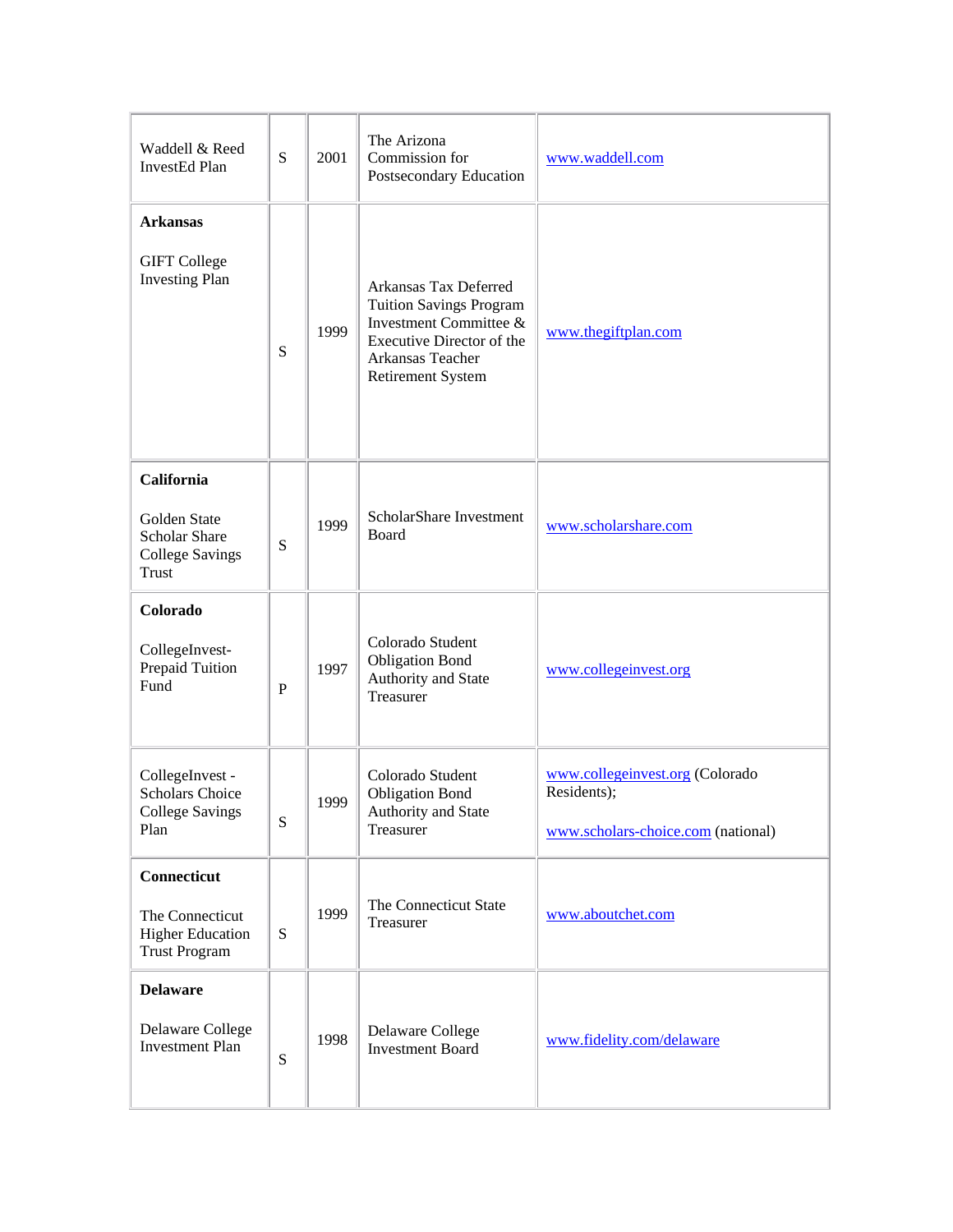| Florida<br>Florida Prepaid<br>College Program                             | ${\bf P}$ | 1987 | Florida Prepaid College<br><b>Board</b>                                                                         | www.floridaprepaidcollege.com              |
|---------------------------------------------------------------------------|-----------|------|-----------------------------------------------------------------------------------------------------------------|--------------------------------------------|
| Florida College<br>Investment<br>Program                                  | S         | 2002 | Florida Prepaid College<br>Program Board                                                                        | www.floridaprepaidcollege.com              |
| Georgia<br>Georgia Higher<br><b>Education Savings</b><br>Plan             | S         | 2002 | Georgia Office of the<br>Treasury and Fiscal<br>Services and Georgia<br><b>Higher Education</b><br>Savings Plan | www.gacollegesavings.com                   |
| Hawaii<br>Hawaii College<br><b>Savings Program</b><br><b>Tuition Edge</b> | S         | 2002 | The Hawaii Department<br>of Budget and Finance                                                                  | www.state.hi.us/budget/college/college.htm |
| Idaho<br>Idaho College<br><b>Savings Program</b><br>(IDeal)               | S         | 2001 | <b>Idaho College Savings</b><br>Program Board                                                                   | www.idsaves.org                            |
| <b>Illinois</b><br>College Illinois!                                      | ${\bf P}$ | 1998 | <b>Illinois Student</b><br><b>Assistance Commission</b>                                                         | www.collegeillinois.com                    |
| <b>Bright Start</b><br><b>College Savings</b><br>Program                  | ${\bf S}$ | 2000 | Office of the State<br>Treasurer                                                                                | www.brightstartsavings.com                 |
| <b>Indiana</b><br>College Choice<br>529 Investment<br>Plan                | S         | 1997 | <b>Indiana Education</b><br><b>Savings Authority</b><br>chaired by the State<br>Treasurer                       | www.collegechoiceplan.com                  |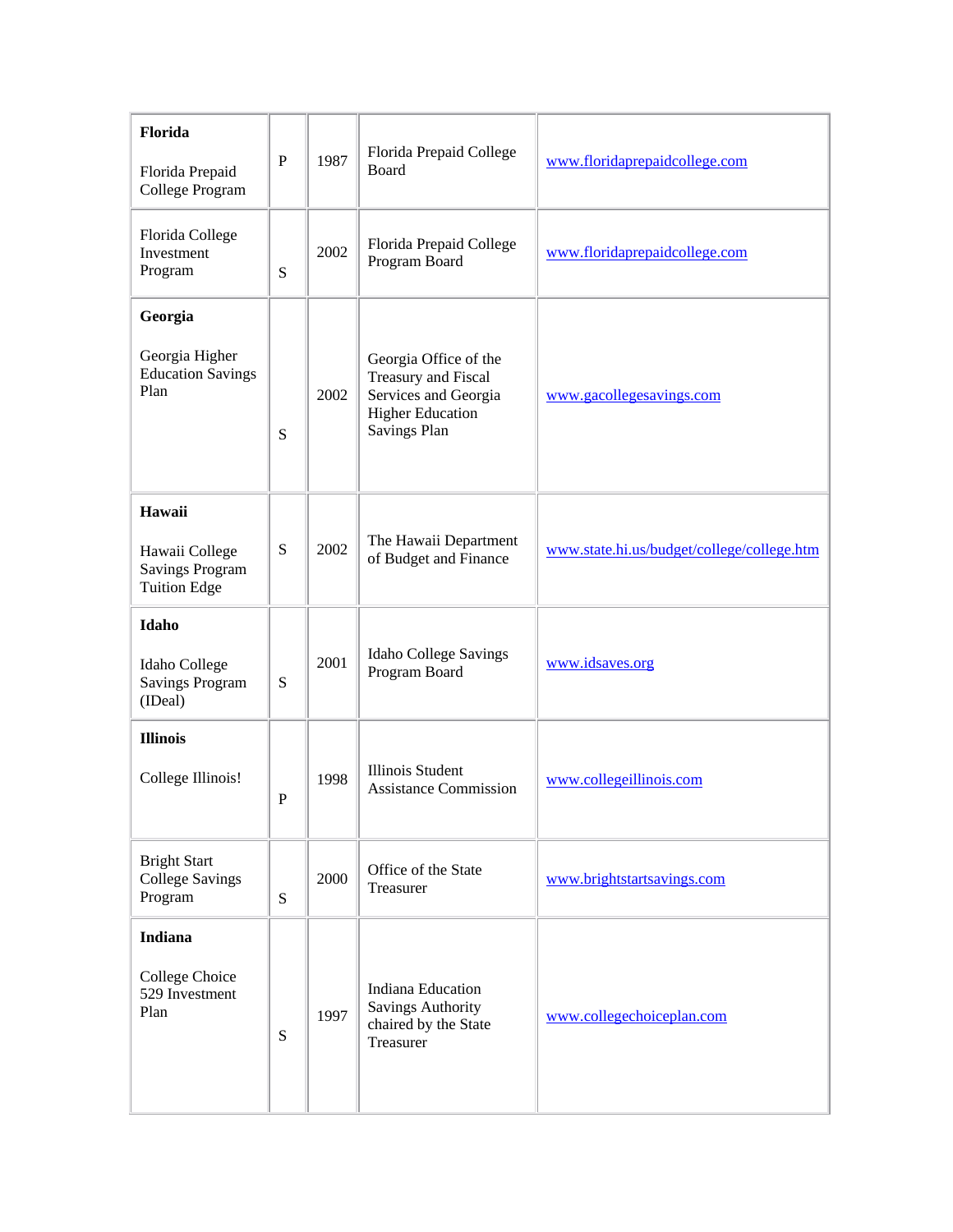| Iowa<br><b>College Savings</b><br>Iowa                                                               | S            | 1998 | <b>State Treasurer</b>                                                                                                      | www.collegesavingsiowa.com     |
|------------------------------------------------------------------------------------------------------|--------------|------|-----------------------------------------------------------------------------------------------------------------------------|--------------------------------|
| <b>Kansas</b><br><b>Learning Quest</b><br><b>Education Savings</b><br>Program                        | S            | 2000 | <b>Kansas State Treasurer</b>                                                                                               | www.learningquestsavings.com   |
| Kentucky<br>Kentucky<br><b>Education Savings</b><br>Plan Trust                                       | S            | 1990 | Kentucky Higher<br><b>Education Assistance</b><br>Authority                                                                 | www.kentuckytrust.org          |
| Kentucky's<br>Affordable<br>Prepaid Tuition<br>(KAPT)                                                | $\mathbf{P}$ | 2001 | <b>KAPT</b> Board of<br>Directors & the Office of<br>the State Treasurer                                                    | www.getkapt.com                |
| Louisiana<br><b>Student Tuition</b><br>Assistance and<br>Revenue Trust<br>(START) Savings<br>Program | S            | 1997 | Louisiana Office of<br><b>Student Financial</b><br>Assistance, Louisiana<br>Tuition Trust Authority,<br>and State Treasurer | www.osfa.state.la.us/start.htm |
| <b>Maine</b><br>NextGen College<br><b>Investing Plan</b>                                             | S            | 1999 | Finance Authority of<br>Maine and State<br>Treasurer                                                                        | www.nextgenplan.com            |
| <b>Maryland</b><br>Maryland College<br><b>Investment Plan</b>                                        | S            | 2001 | Maryland Higher<br><b>Education Investment</b><br>Board                                                                     | www.collegesavingsmd.org       |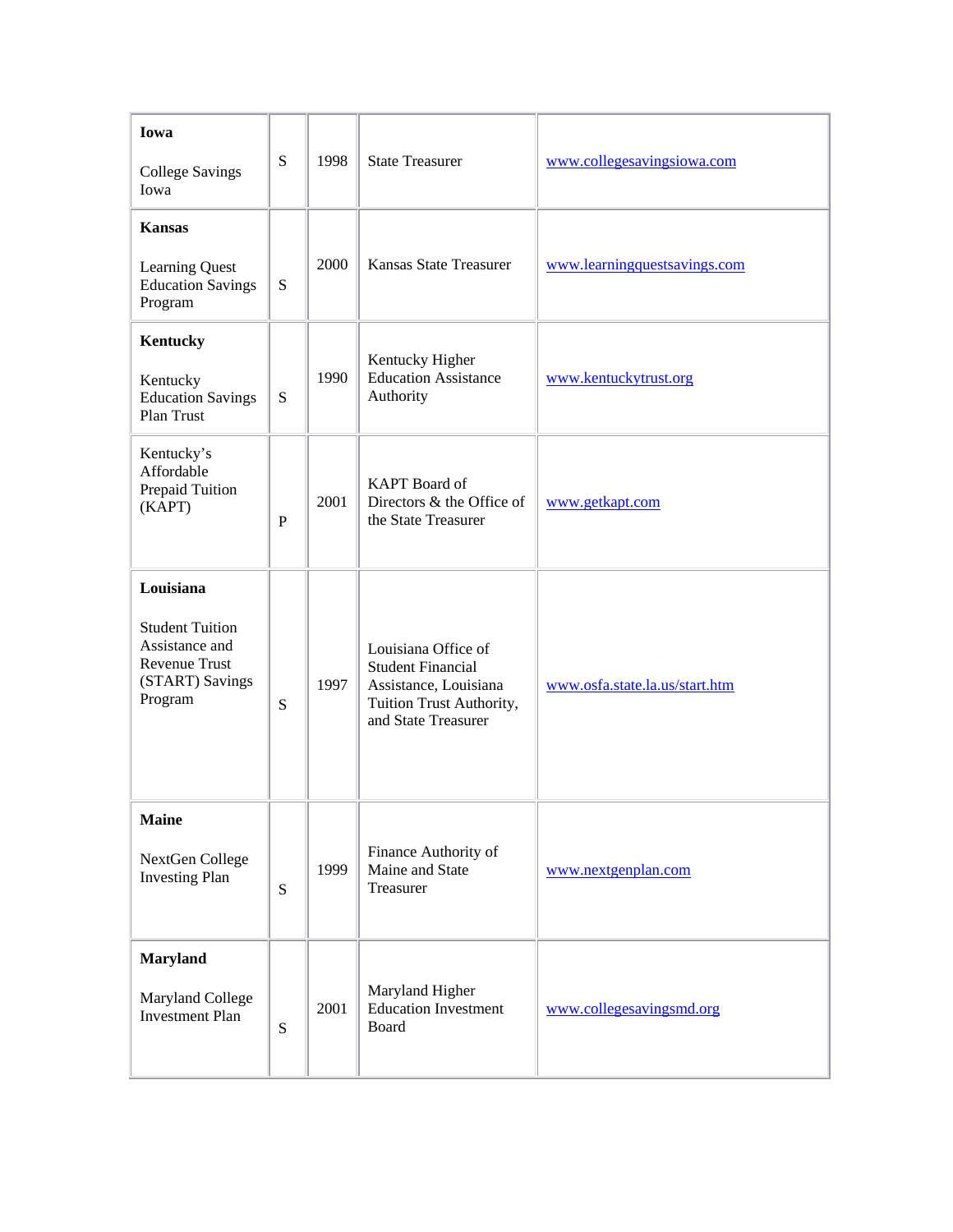| Maryland Prepaid<br>College Trust                                                                   | $\mathbf P$ | 1998 | Maryland Higher<br><b>Education Investment</b><br>Board                                               | www.collegesavingsmd.org                  |
|-----------------------------------------------------------------------------------------------------|-------------|------|-------------------------------------------------------------------------------------------------------|-------------------------------------------|
| <b>Massachusetts</b><br><b>U.Fund College</b><br><b>Investing Plan</b>                              | ${\bf S}$   | 1999 | Massachusetts<br><b>Educational Financing</b><br>Authority                                            | www.fidelity.com/ufund                    |
| U.Plan                                                                                              | $\mathbf P$ | 1995 | Massachusetts<br><b>Educational Financing</b><br>Authority                                            | www.mefa.org                              |
| Michigan<br>Michigan<br><b>Education Trust</b>                                                      | P           | 1988 | <b>MET</b> Board of Directors<br>and Department of<br>Treasury                                        | www.michigan.gov/treasury                 |
| Michigan<br><b>Education Savings</b><br>Program                                                     | ${\bf S}$   | 2000 | Michigan Department of<br>Treasury                                                                    | www.misaves.com                           |
| <b>Minnesota</b><br>Minnesota College<br><b>Savings Plan</b>                                        | ${\bf S}$   | 2001 | Minnesota State Board<br>of Investment and<br>Minnesota Higher<br><b>Education Services</b><br>Office | www.mnsaves.org                           |
| Mississippi<br>Mississippi<br>Prepaid<br>Affordable<br><b>College Tuition</b><br>(MPACT)<br>Program | ${\bf P}$   | 1997 | Mississippi Treasury<br>Dep't                                                                         | http://www.treasury.state.ms.us/mpact.htm |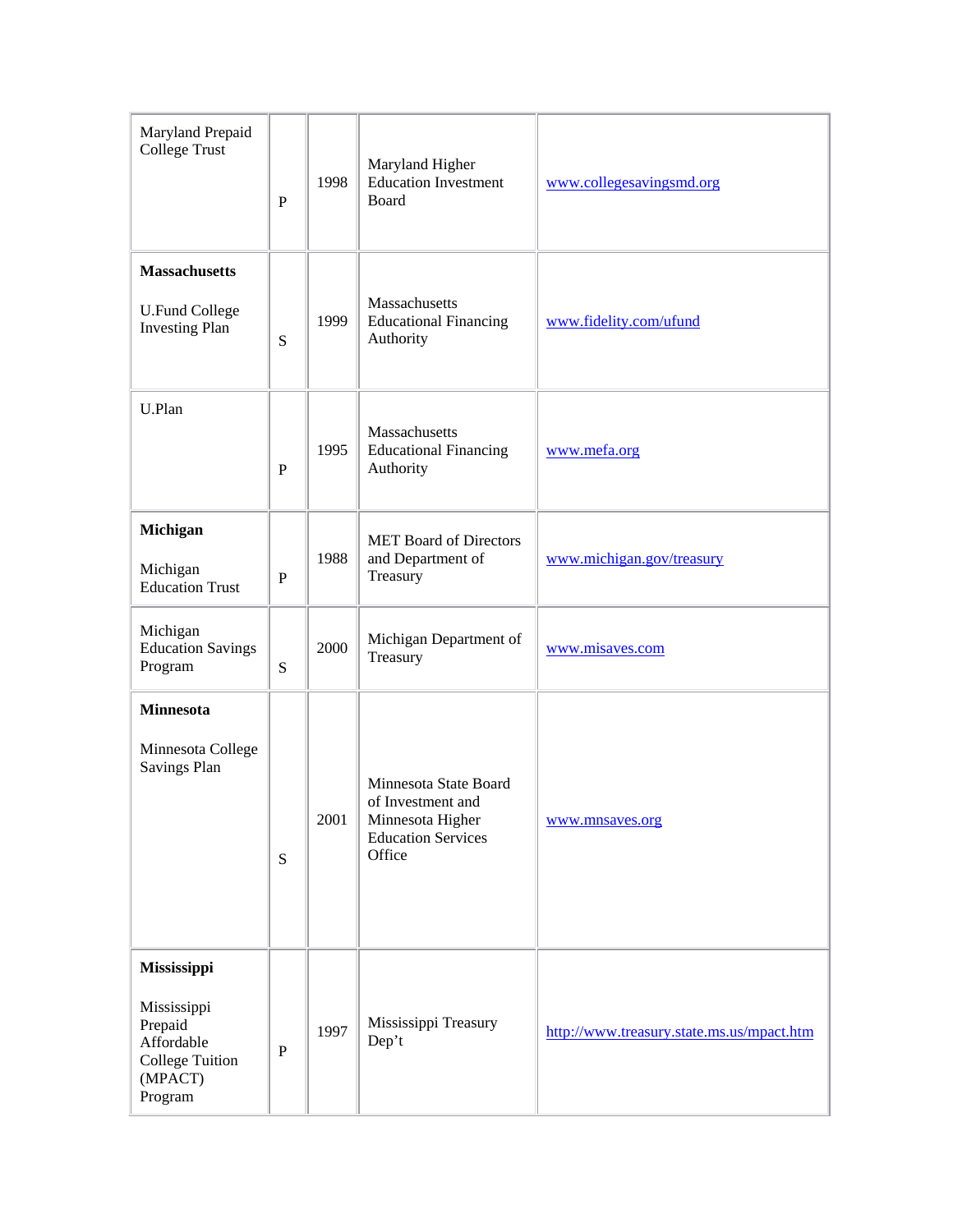| Mississippi<br>Affordable<br><b>College Savings</b><br>(MACS) Program | S           | 2001 | Mississippi Treasury<br>Dep't                                                                  | www.collegesavingsms.com           |
|-----------------------------------------------------------------------|-------------|------|------------------------------------------------------------------------------------------------|------------------------------------|
| Missouri<br>Missouri Saving<br>for Tuition<br>(MO\$T) Program         | S           | 1999 | Missouri Higher<br><b>Education Savings</b><br>Program Board, chaired<br>by State Treasurer    | www.missourimost.org               |
| Montana<br>Montana Family<br><b>Education Savings</b><br>Program      | ${\bf S}$   | 1998 | The Montana Board of<br>Regents of Higher<br>Education                                         | http://montana.collegesavings.com  |
| <b>Nebraska</b><br><b>College Savings</b><br>Plan of Nebraska         | S           | 2001 | <b>State Treasurer and</b><br>Nebraska Investment<br>Council                                   | www.PlanForCollegeNow.com          |
| <b>AIM College</b><br>Savings Plan                                    | S           | 2001 | <b>State Treasurer and</b><br>Nebraska Investment<br>Council                                   | www.aiminvestments.com             |
| <b>Nevada</b><br>Nevada Prepaid<br><b>Tuition Program</b>             | $\mathbf P$ | 1998 | Bd of Trustees of the<br>College Savings Plan of<br>Nevada and the State<br>Treasurer's Office | http://nevadatreasurer.com/prepaid |
| America's College<br><b>Savings Plan</b>                              | S           | 2001 | Bd of Trustees of the<br>College Savings Plan of<br>Nevada chaired by state<br>treasurer       | www.americas529plan.com            |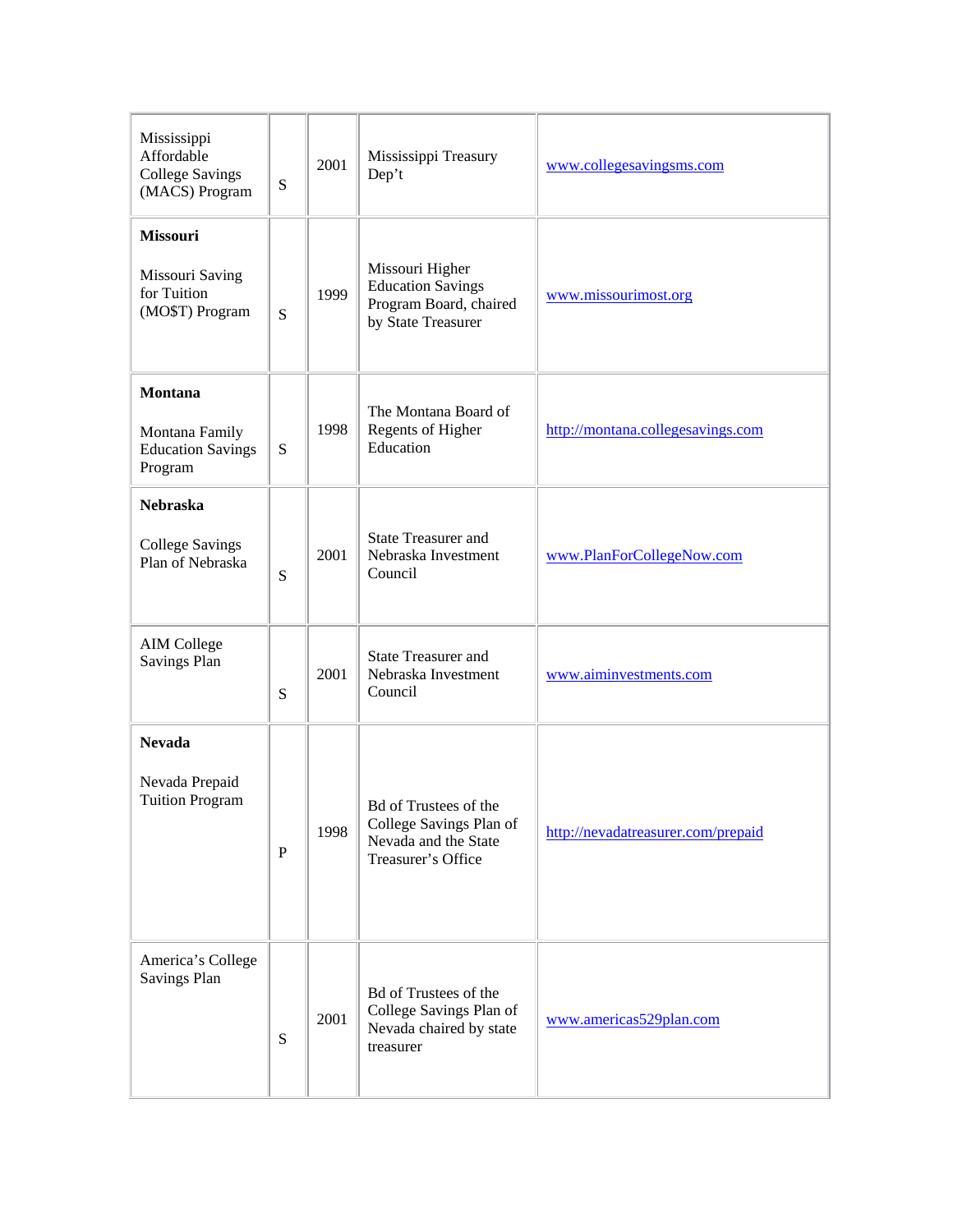| American Skandia<br><b>College Savings</b><br>Program                                     | S         | 2002 | <b>Bd</b> of Trustees of the<br>College Savings Plan of<br>Nevada chaired by state<br>treasurer                                           | www.americanskandia.com       |
|-------------------------------------------------------------------------------------------|-----------|------|-------------------------------------------------------------------------------------------------------------------------------------------|-------------------------------|
| <b>New Hampshire</b><br><b>UNIQUE College</b><br><b>Investing Plan</b>                    | S         | 1998 | <b>State Treasurer</b>                                                                                                                    | www.fidelity.com/unique       |
| The Advisor<br>College Investing<br>Plan                                                  | S         | 2001 | <b>State Treasurer</b>                                                                                                                    | www.advisorxpress.com         |
| <b>New Jersey</b><br>New Jersey Better<br>Educational<br><b>Savings Trust</b><br>(NJBEST) | S         | 1998 | <b>Higher Education</b><br><b>Student Assistance</b><br>Authority & the New<br>Jersey Dep't of the<br>Treasury, Division of<br>Investment | www.hesaa.org/students/njbest |
| <b>New Mexico</b><br>The Education<br>Plan's Prepaid<br>tuition Program                   | ${\bf P}$ | 2000 | The Education Trust<br><b>Board of New Mexico</b>                                                                                         | www.tepnm.com                 |
| The Education<br>Plan's College<br><b>Savings Program</b>                                 | ${\bf S}$ | 2000 | The Education Trust<br>Board of New Mexico                                                                                                | www.theeducationplan.com      |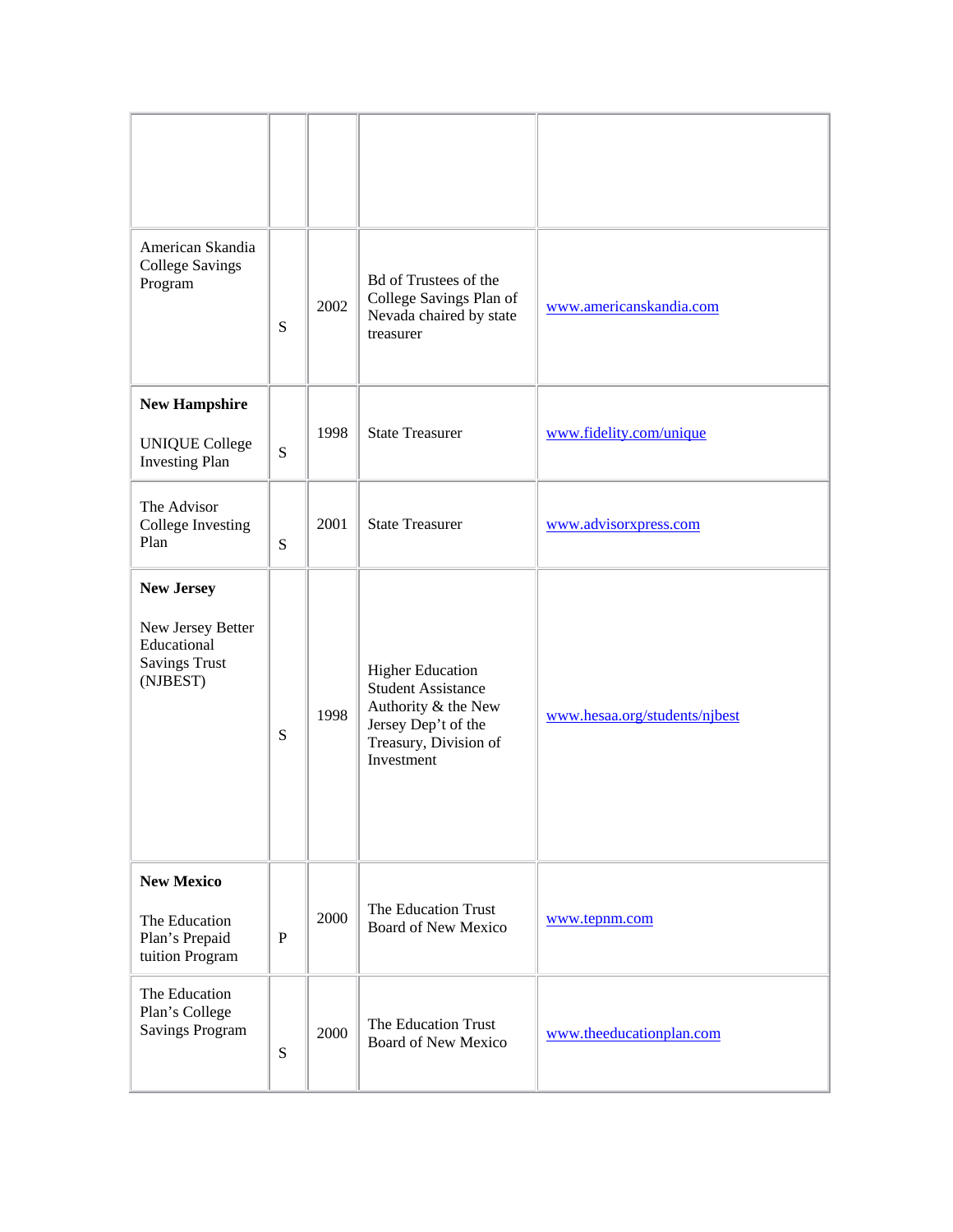| CollegeSense                                                                            | S | 2001 | The Education Trust<br><b>Board of New Mexico</b>                                             | www.collegesense.com     |
|-----------------------------------------------------------------------------------------|---|------|-----------------------------------------------------------------------------------------------|--------------------------|
| Scholar'sEdge                                                                           | S | 2001 | <b>Education Trust Board of</b><br>New Mexico                                                 | www.scholarsedge529.com  |
| <b>New York</b><br>New York's<br><b>College Savings</b><br>Program                      | S | 1998 | Office of the State<br>Comptroller and NYS<br><b>Higher Education</b><br>Services Corporation | www.nysaves.org          |
| <b>North Carolina</b><br>North Carolina's<br>National College<br><b>Savings Program</b> | S | 1998 | North Carolina State<br><b>Education Assistance</b><br>Authority                              | www.cfnc.org/savings     |
| Seligman College<br><b>Horizon Funds</b>                                                | S | 2001 | North Carolina State<br><b>Education Assistance</b><br>Authority                              | www.seligman529.com      |
| <b>North Dakota</b><br><b>College Save</b>                                              | S | 2001 | <b>Bank of North Dakota</b>                                                                   | www.collegesave4u.com    |
| Ohio<br>CollegeAdvantage<br><b>Savings Plan</b>                                         | S | 1989 | <b>Ohio Tuition Trust</b><br>Authority                                                        | www.collegeadvantage.com |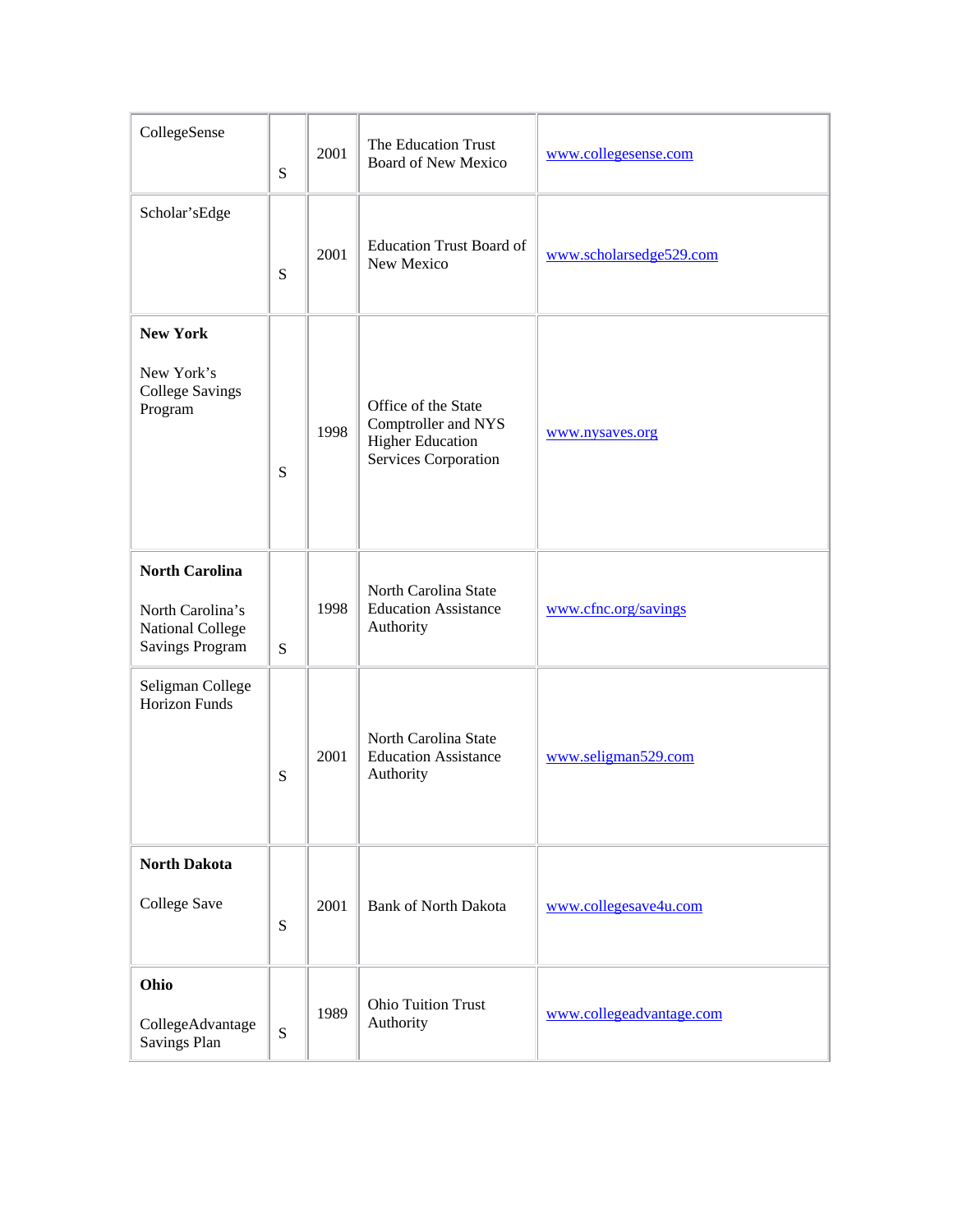| Putnam<br>CollegeAdvantage<br><b>Savings Plan</b>                                       | ${\bf S}$    | 2000 | <b>Ohio Tuition Trust</b><br>Authority                                                                        | www.putnaminvestments.com    |
|-----------------------------------------------------------------------------------------|--------------|------|---------------------------------------------------------------------------------------------------------------|------------------------------|
| <b>Oklahoma</b><br>Oklahoma College<br>Savings Plan                                     | S            | 2000 | Board of Trustees,<br>Chaired by State<br>Treasurer                                                           | www.ok4saving.org            |
| Oregon                                                                                  |              |      |                                                                                                               |                              |
| Oregon College<br><b>Savings Plan</b>                                                   | S            | 2001 | Oregon Qualified<br>Tuition Savings Board,<br>chaired by State<br>Treasurer                                   | www.oregoncollegesavings.com |
| Pennsylvania<br><b>Tuition Account</b><br>Guaranteed<br><b>Savings Program</b><br>(TAP) | ${\bf S}$    | 1993 | Pennsylvania State<br>Treasury                                                                                | www.patap.org                |
| <b>Rhode Island</b><br>CollegeBoundfund                                                 | S            | 1998 | Rhode Island Higher<br><b>Education Assistance</b><br>Authority and the State<br><b>Investment Commission</b> | www.collegeboundfund.com     |
| <b>South Carolina</b><br>South Carolina<br>Tuition<br>Prepayment<br>Program (SCTPP)     | $\mathbf{P}$ | 1998 | <b>State Treasurer</b>                                                                                        | www.scgrad.org               |
| FUTUREScholar<br>529 College<br><b>Savings Plan</b>                                     | S            | 2002 | Office of State Treasurer                                                                                     | www.futurescholar.com        |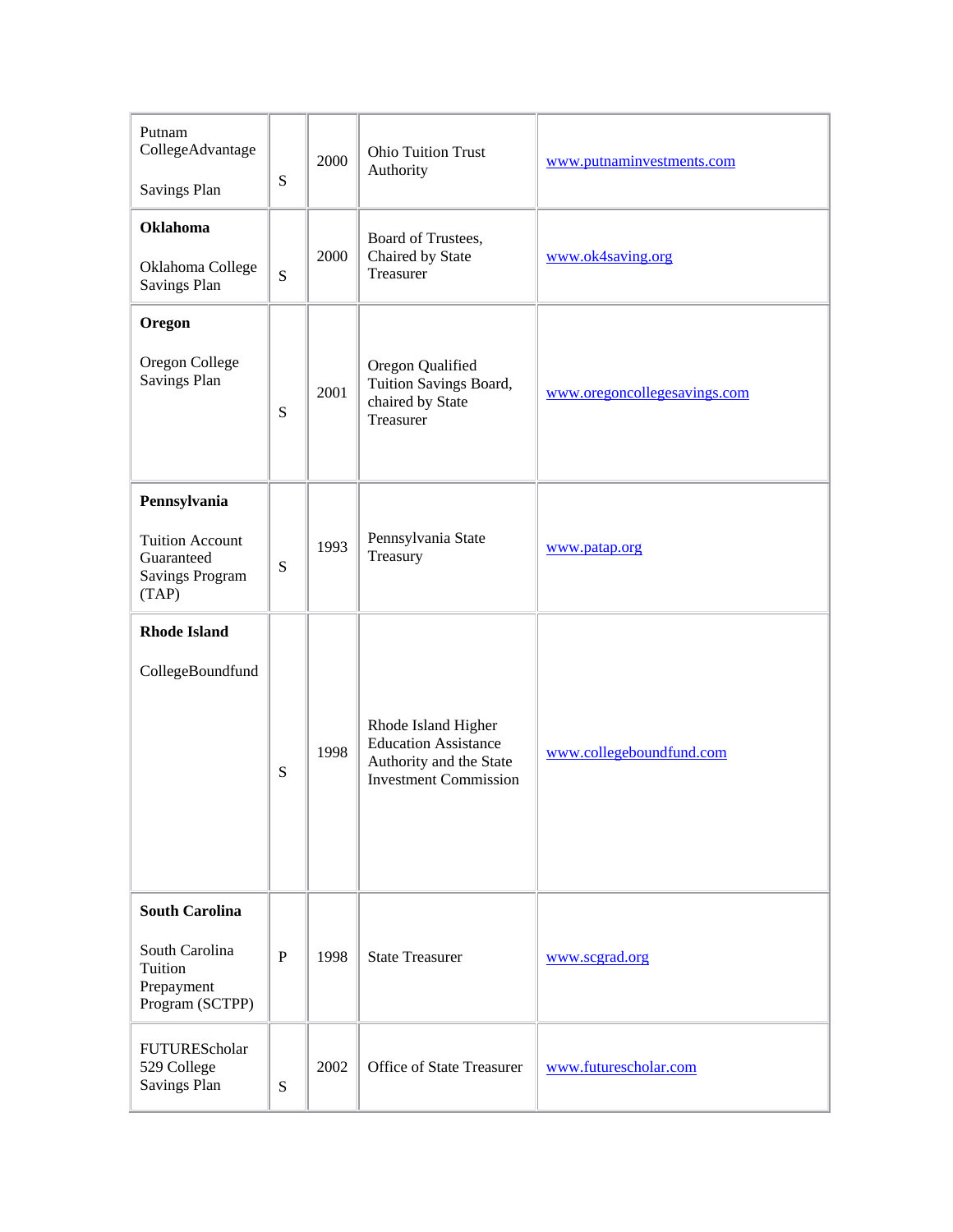| <b>South Dakota</b><br>CollegeAccess                                           | S         | 2002 | South Dakota Investment<br>Council                                                              | www.collegeaccess529.com          |
|--------------------------------------------------------------------------------|-----------|------|-------------------------------------------------------------------------------------------------|-----------------------------------|
| <b>Tennessee</b><br>Tennessee's BEST<br>Prepaid College<br><b>Tuition Plan</b> | ${\bf P}$ | 1997 | <b>Treasury Department</b><br>and 9 member Board<br>chaired by State<br>Treasurer               | www.treasury.state.tn.us/best.htm |
| Tennessee's BEST<br>Savings Plan                                               | S         | 2000 | Tennessee's<br><b>Baccalaureate Education</b><br>System Trust & State<br>Treasurer              | www.tnbest.org                    |
| <b>Texas</b><br><b>Texas Tomorrow</b><br>Fund                                  | ${\bf P}$ | 1996 | State Comptroller's<br>Office and the Texas<br>Prepaid Higher<br><b>Education Tuition Board</b> | www.texastomorrowfunds.org        |
| Tomorrow's<br>College<br><b>Investment Plan</b>                                | ${\bf S}$ | 2002 | <b>Texas Prepaid</b><br><b>Higher Education</b><br><b>Tuition Board</b>                         | www.enterprise529.com             |
| <b>Utah</b><br><b>Utah Educational</b><br><b>Savings Plan Trust</b><br>(UESP)  | ${\bf S}$ | 1997 | <b>Utah Higher Education</b><br>Assistance Authority and<br><b>State Treasurer</b>              | www.uesp.org                      |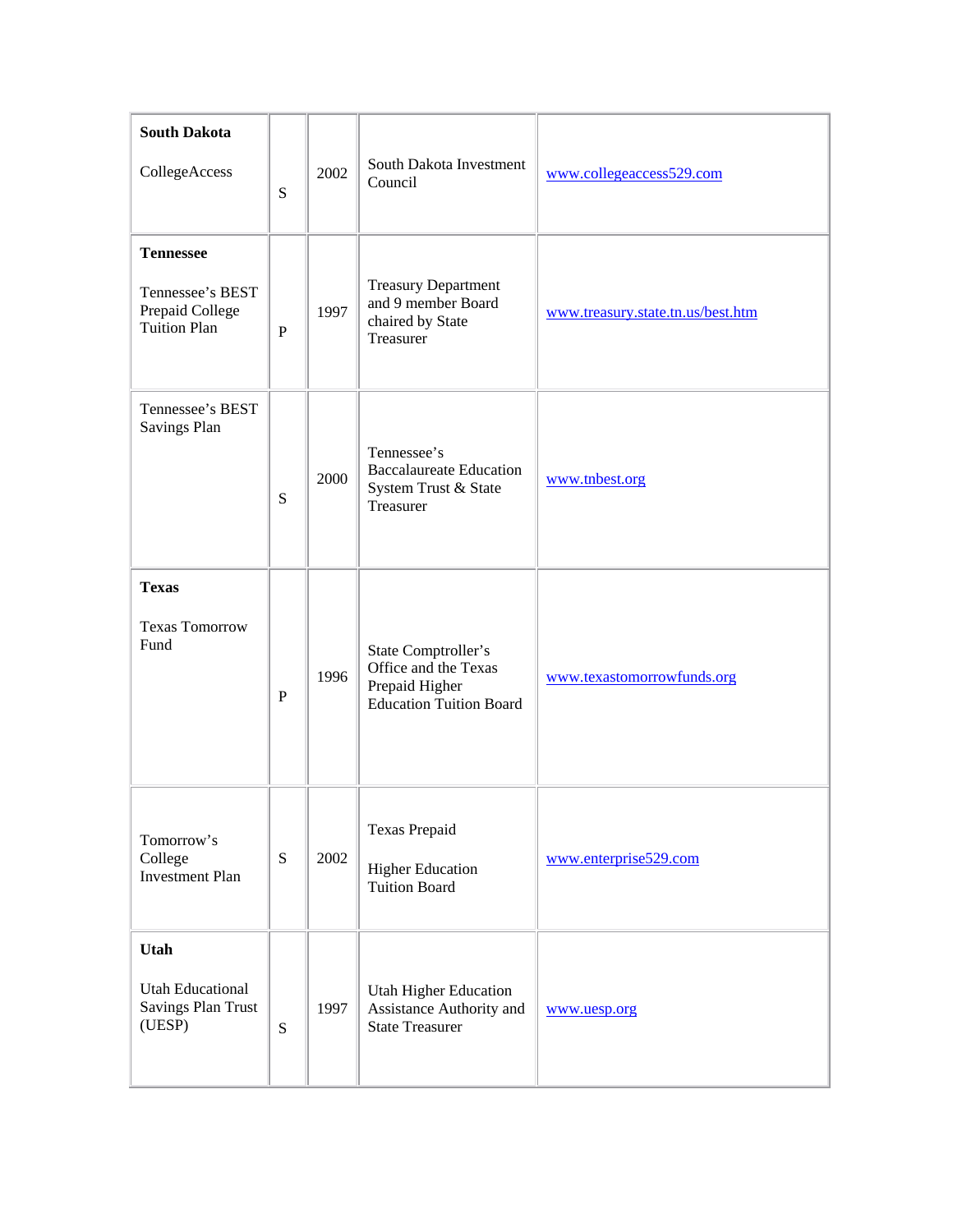| <b>Vermont</b><br>Vermont Higher<br>Education<br><b>Investment Plan</b> | ${\bf S}$   | 1999 | Vermont Student<br>Assistance Corp.                                                                                                                   | www.vsac.org          |
|-------------------------------------------------------------------------|-------------|------|-------------------------------------------------------------------------------------------------------------------------------------------------------|-----------------------|
| <b>Virginia</b><br>Virginia Prepaid<br>Education<br>Program             | ${\bf P}$   | 1996 | Virginia College Savings<br>Plan Board and its<br><b>Executive Director</b>                                                                           | www.virginia529.com   |
| Virginia<br><b>Education Savings</b><br>Trust (VEST)                    | ${\bf S}$   | 1999 | Virginia College Savings<br>Plan Board and its<br><b>Executive Director</b>                                                                           | www.virginia529.com   |
| CollegeAmerica                                                          | ${\bf S}$   | 2002 | Virginia College Savings<br>Plan Board and its<br><b>Executive Director</b>                                                                           | www.americanfunds.com |
| Washington<br>Guaranteed<br><b>Education Tuition</b><br>(GET)           | $\mathbf P$ | 1998 | Washington State Higher<br><b>Education Coordinating</b><br>Board                                                                                     | www.get.wa.gov        |
| <b>West Virginia</b><br>West Virginia<br>Prepaid College<br>Plan        | ${\bf P}$   | 1998 | <b>State Treasurer's Office</b><br>under the authority of the<br>West Virginia College<br>Prepaid Tuition and<br>Savings Program Board<br>of Trustees | www.wvtreasury.com    |